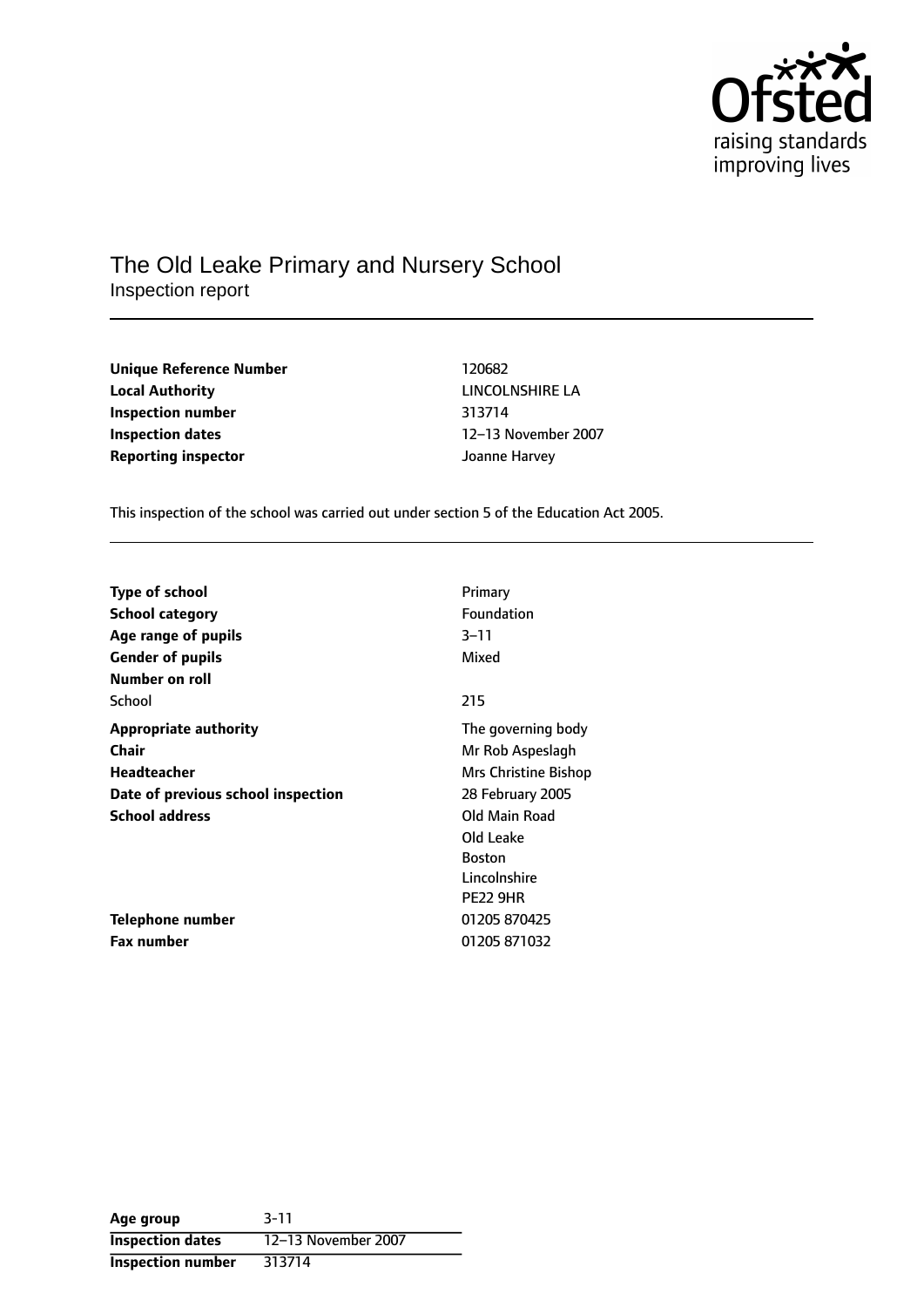© Crown copyright 2007

.

#### Website: www.ofsted.gov.uk

This document may be reproduced in whole or in part for non-commercial educational purposes, provided that the information quoted is reproduced without adaptation and the source and date of publication are stated.

Further copies of this report are obtainable from the school. Under the Education Act 2005, the school must provide a copy of this report free of charge to certain categories of people. A charge not exceeding the full cost of reproduction may be made for any other copies supplied.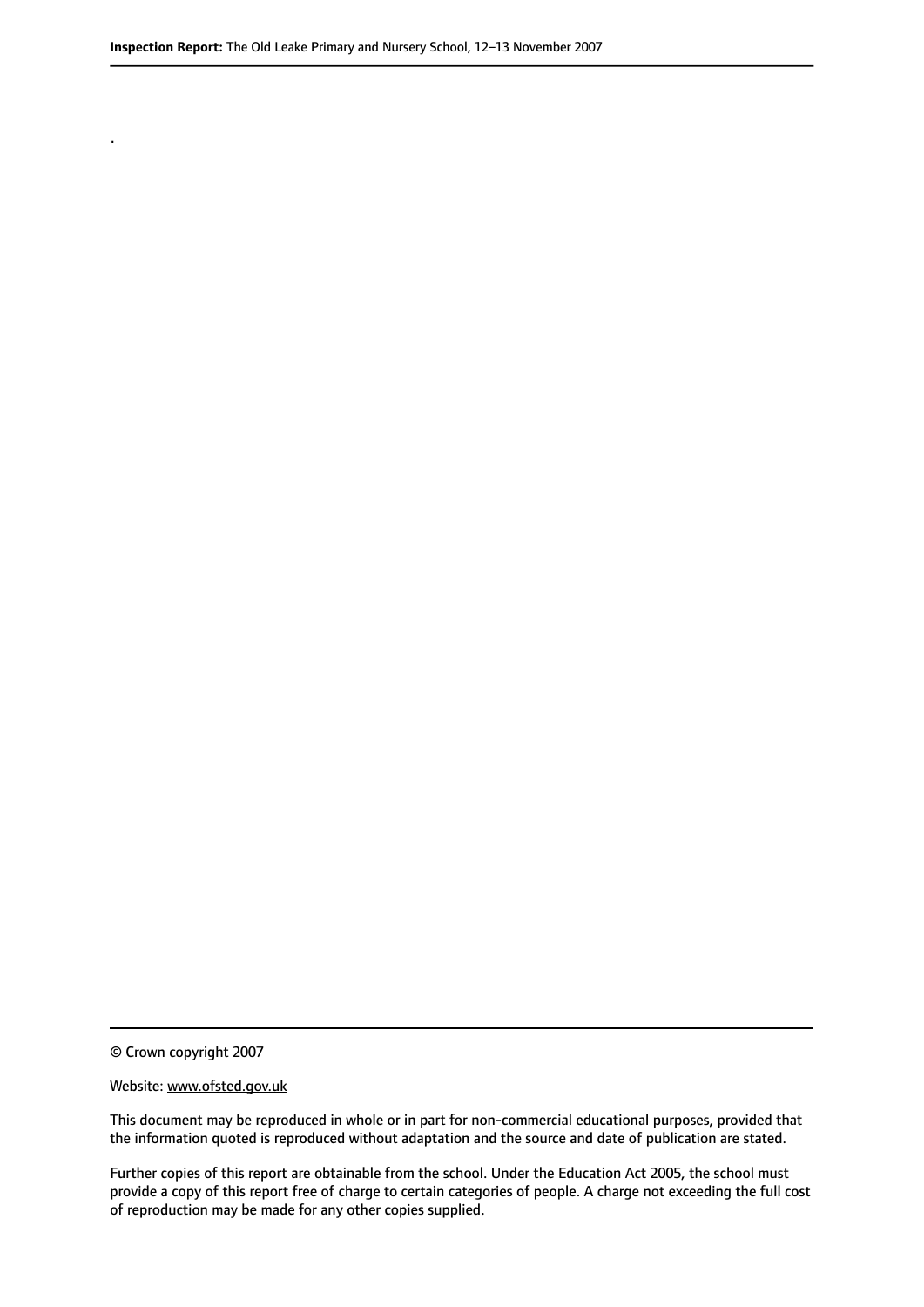# **Introduction**

The inspection was carried out by two Additional Inspectors.

### **Description of the school**

This is an average size school which serves the rural village of Old Leake and surrounding areas. A small minority of pupils are entitled to claim free school meals. Almost no pupils come from ethnic minority groups and no pupils have a first language other than English. The proportion of pupils with learning difficulties and/or disabilities is higher than average but an average proportion has a statement of special educational need. The school has an Investor in People Award, a Silver Artsmark Award and a Bronze Eco Award.

### **Key for inspection grades**

| Grade 1 | Outstanding  |
|---------|--------------|
| Grade 2 | Good         |
| Grade 3 | Satisfactory |
| Grade 4 | Inadequate   |
|         |              |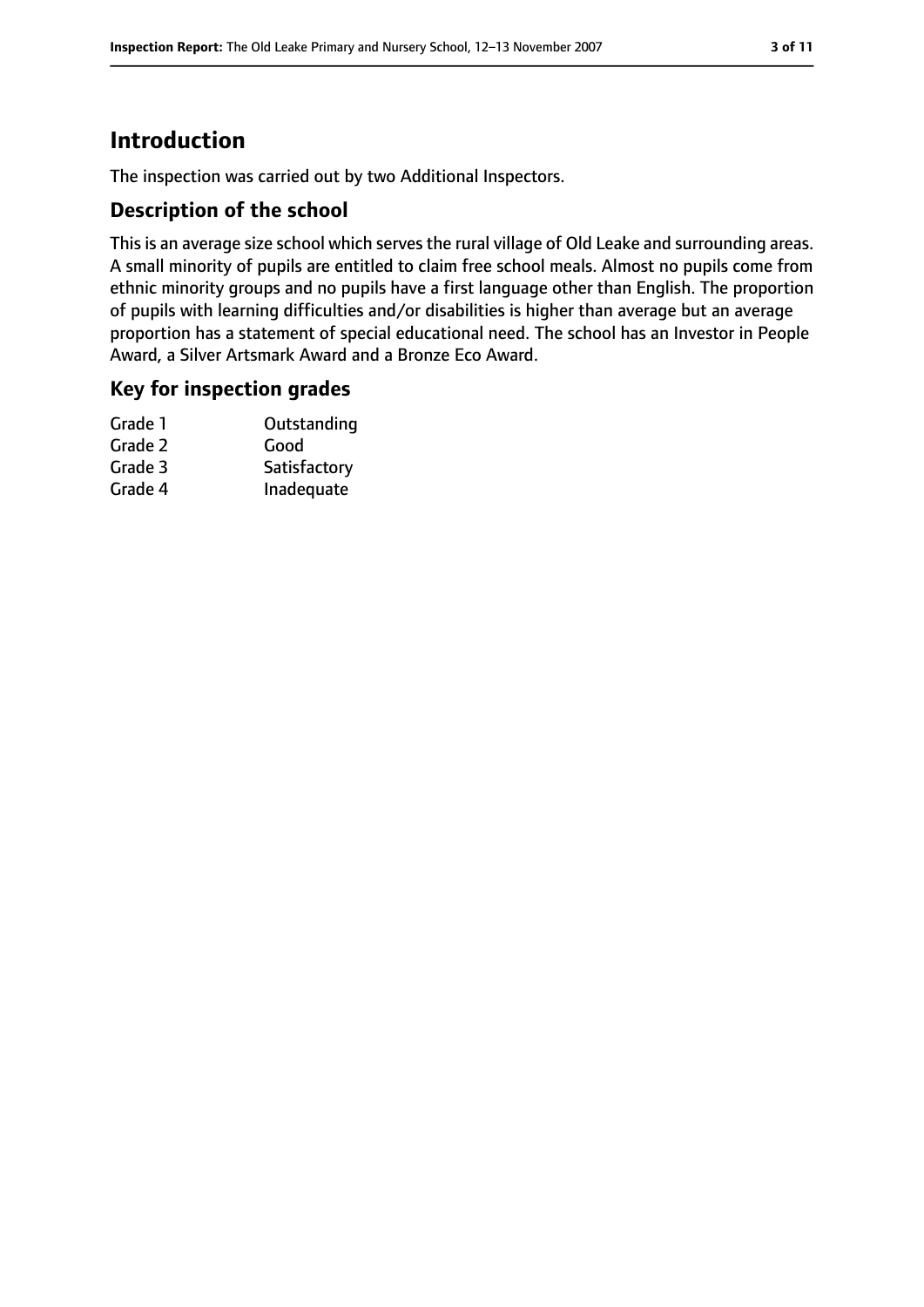## **Overall effectiveness of the school**

#### **Grade: 3**

This is a satisfactory school. It has some important good features and some areas for further improvement. A recent period of staffing turbulence and the absence of a headteacher and strong strategic direction for the school have led to an interruption to the pace and effectiveness of school improvement. However, the assistant headteachers, supported by a committed staff team, have worked hard to ensure the school has continued to run smoothly on a day to day basis by providing satisfactory leadership. A new headteacher has very recently taken up post and has quickly identified key areas for future improvement. The large majority of parents have remained supportive of the school's work and are quite rightly appreciative of the care and support their children receive from the staff team. One said, 'the teaching team appears strong and there is a good sense of community'; another that 'all the children seem to really enjoy learning and finding out how the world around them works'.

The school provides satisfactory care and quidance for pupils and meets aspects of their pastoral needs well. Consequently, pupils' personal development is good. Most say they enjoy school. Pupils know how to keep safe. Lots of physical activity and work for the Healthy Schools Award have resulted in pupils making healthy lifestyle choices. Academic guidance is satisfactory. There are systems to check how well pupils are doing and to set them targets for learning, but these do not ensure that they do as well as they can. However, pupils do demonstrate high levels of initiative through their business enterprise activities within school. They develop into confident, financially literate individuals, who are well prepared for the next stage of their education and future lives.

Teaching and learning are satisfactory. In the good lessons teachers used their assessments effectively to plan activities that challenged pupils whatever their ability. The pupils were clear about what they had to do and about how well they had done. However, this quality of teaching is not consistent across the school so in some lessons learning slows. Opportunities are lost to promote independence and pupils do not get chance to practise what they have learned or to evaluate their success. The satisfactory curriculum promotes good personal development and offers enrichment and enjoyment. However, curriculum planning is not of a consistently good quality and its impact is not monitored well enough.

Satisfactory systems for monitoring and evaluating the work of the school have continued to have a positive impact in some areas. For example provision is now good in the Foundation Stage and standards have been raised in mathematics and science. However, strategies are not systematic enough to ensure that all pupils make good progress in all subjects and that leaders and managers at all levels are able to play their full part in improving the pace of school improvement. Consequently, standards are average and achievement is satisfactory overall. Pupils with learning difficulties and/or disabilities make good progress. Standards are high in mathematics and science by the time pupils leave the school but in English they are below average. The improvements that have already been made, and the determination to do even better demonstrate that the school has satisfactory capacity to improve further and that it offers sound value for money.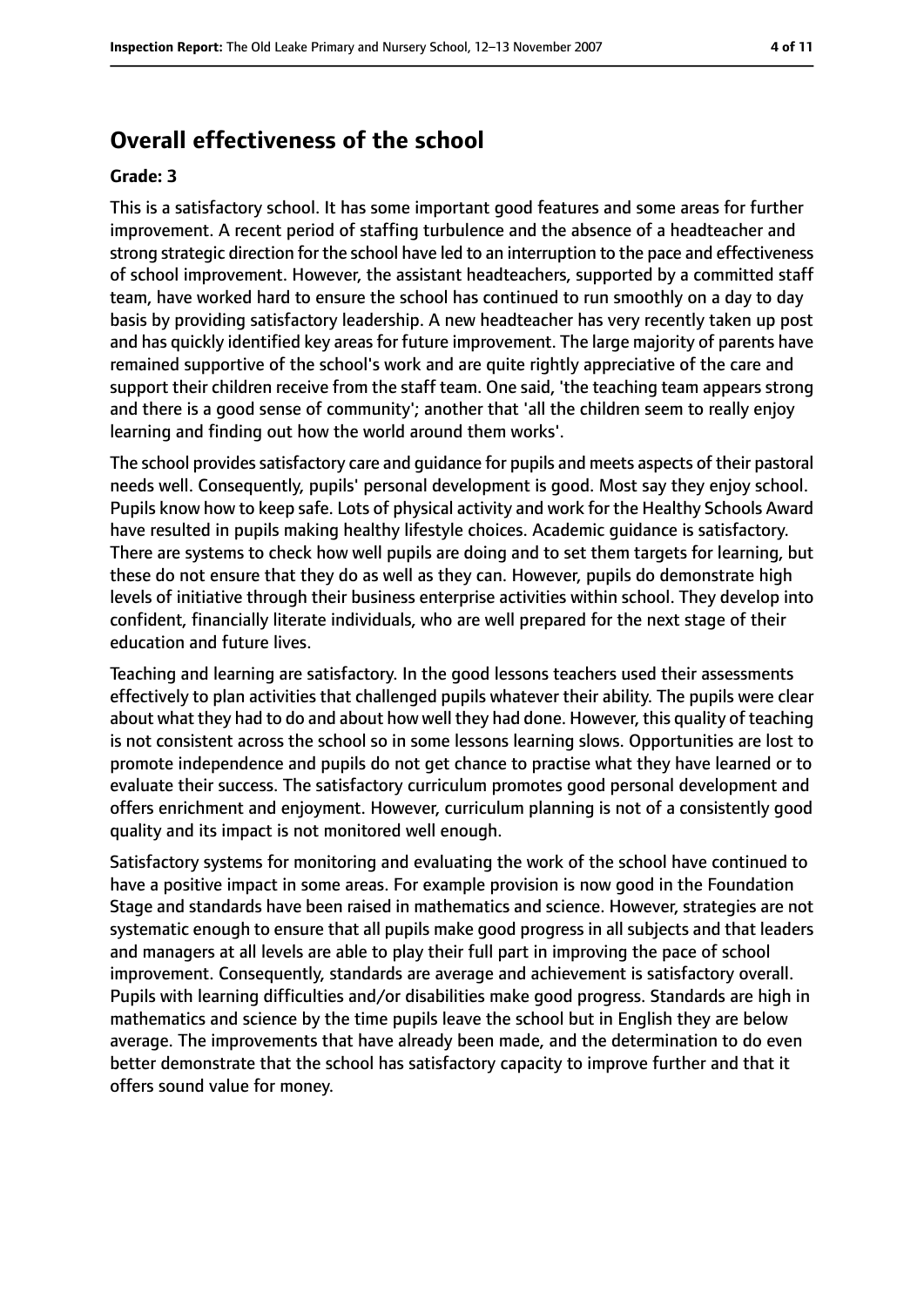## **Effectiveness of the Foundation Stage**

#### **Grade: 2**

Children enter the Foundation Stage with skills which are below what is expected but they make good progress. Good leadership has ensured that provision hasimproved since the previous inspection and that expectations are high. Children settle quickly into this happy and stimulating environment, because the good support and knowledge of staff make children and their families feel valued, secure and confident. Learning programmes, based on careful assessments, are taught well by teachers and teaching assistants. Consequently, by the time children enter Year 1 they achieve the standards expected of them. A wide range of exciting activities with a good balance between adult-led and child-initiated opportunities is offered both within the nursery and in the pleasant outdoor classroom.

## **What the school should do to improve further**

- Improve standards and progress in English so that they are in line with mathematics and science.
- Make effective and consistent use of assessment to plan challenging tasks, make it clear what pupils are to learn and give them more opportunities to practise what they have learned.
- Establish a robust system for checking how well pupils are doing which ensures that their skills are built on consistently, and generates challenging short term targets to help pupils, staff and parents assess progress on a regular basis.
- Strengthen systems for monitoring and reviewing the school's performance so that leaders and managers at all levels can play their part in quickening the pace of school improvement.

A small proportion of the schools whose overall effectiveness is judged satisfactory but which have areas of underperformance will receive a monitoring visit from an Ofsted inspector before their next Section 5 inspection.

## **Achievement and standards**

#### **Grade: 3**

Standards at the end of Year 2 have fluctuated over recent years. In 2006 they were above average but fell to below average in 2007. Pupils in Years 1 and 2 are currently making satisfactory progress and are on target to reach the standards expected of them when they leave Year2. The standards pupils reach and the progress they make from Years 3 to 6 have been steadily improving over recent years. In 2007 standards were above average overall. However, pupils made better progress in mathematics and science to reach above average standards. They did not make as much progressin English where standards were below average. Pupils' progress varies between age groups but they are on target to achieve increasingly challenging targets by the end of Year 6. Pupils with a learning need and/or disabilities make good progress.

## **Personal development and well-being**

#### **Grade: 2**

Spiritual, moral, social and cultural development is good. Pupils relish taking on a considerable number of responsibilities in a range of ways, often as a result of their own initiative and leadership. For example, some are 'eco warriors' or have set up and run the school's road safety shop, including managing its finances effectively. This supports their good personal development as learners, encourages them to make a significant contribution to the school community and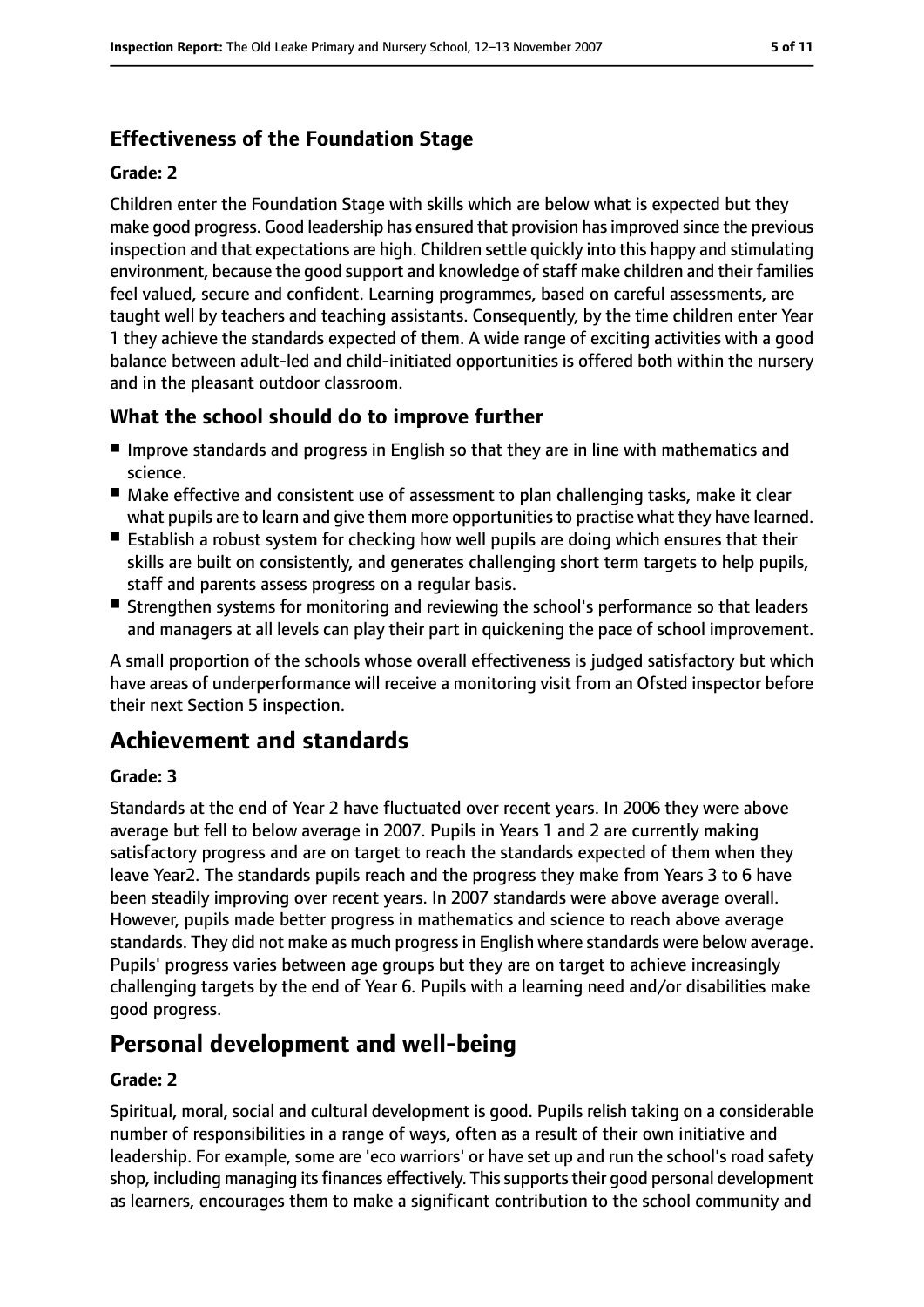helps to prepare them well for their future lives. Behaviour in lessons is good. Occasionally, when coming in from the playground and in assembly, some pupils cannot sustain appropriate behaviour without adult support. Pupils enjoy school. They have a good understanding of healthy eating, though this is not always reflected in the contents of their lunch boxes. They know how to keep safe. The school works hard to improve attendance, which is now satisfactory.

# **Quality of provision**

### **Teaching and learning**

#### **Grade: 3**

Teachers promote positive relationships and appropriate behaviour in classrooms. Most pupils enjoy learning and work hard. The 'gold medal challenge' motivates them though, occasionally, more able pupils say their work does not challenge them enough. There is some good teaching, which features practical activities that engage pupils and encourage them to learn for themselves and to develop problem-solving skills. Lessons proceed at a good pace and challenge all abilities. However, these principles are not consistently applied. Planning does not always show clearly what pupils are to learn, and which they understand. In some classes, too much teacher talk and too many worksheets slow the pace of learning. Marking celebrates what they have achieved but does not always help pupils to improve.

### **Curriculum and other activities**

#### **Grade: 3**

The curriculum is enriched by educational visits, including a residential visit focusing on outdoor adventurous activities. Themed weeks help to bring learning alive. There is a good range of extracurricular activities offered to pupils of all ages. Homework is completed regularly and contributes to pupils' progress. Personal, social and health education ensures that pupils make healthy and safe choices. Links with community groups and the church add enrichment and opportunities to contribute beyond the school community. Provision for religious education, an issue at the previous inspection, is now satisfactory. Curriculum planning is inconsistent, although in the best cases it is thorough and provides opportunities for active and practical learning which challenge all abilities. Current monitoring systems are not robust enough to ensure that pupils build on their skills across subjects and age groups.

### **Care, guidance and support**

#### **Grade: 3**

Staff demonstrate a high level of commitment to ensuring the health, safety and welfare of pupils. Arrangements for child protection and safeguarding are in place. An appropriate focus is given to promoting pupils' personal, emotional and social development. The work of the learning mentor is particularly successful in promoting pupils' confidence and their ability to deal successfully with emotional or social issues. Everyone is included successfully in school life. Teachers and well-trained teaching assistants give good support to individuals and groups with learning difficulties and/or disabilities. They work successfully with outside agencies where appropriate and ensure that pupils make good progress. Academic guidance is satisfactory. Assessment, monitoring and target-setting systems do not ensure that all pupils are challenged to do as well as they can.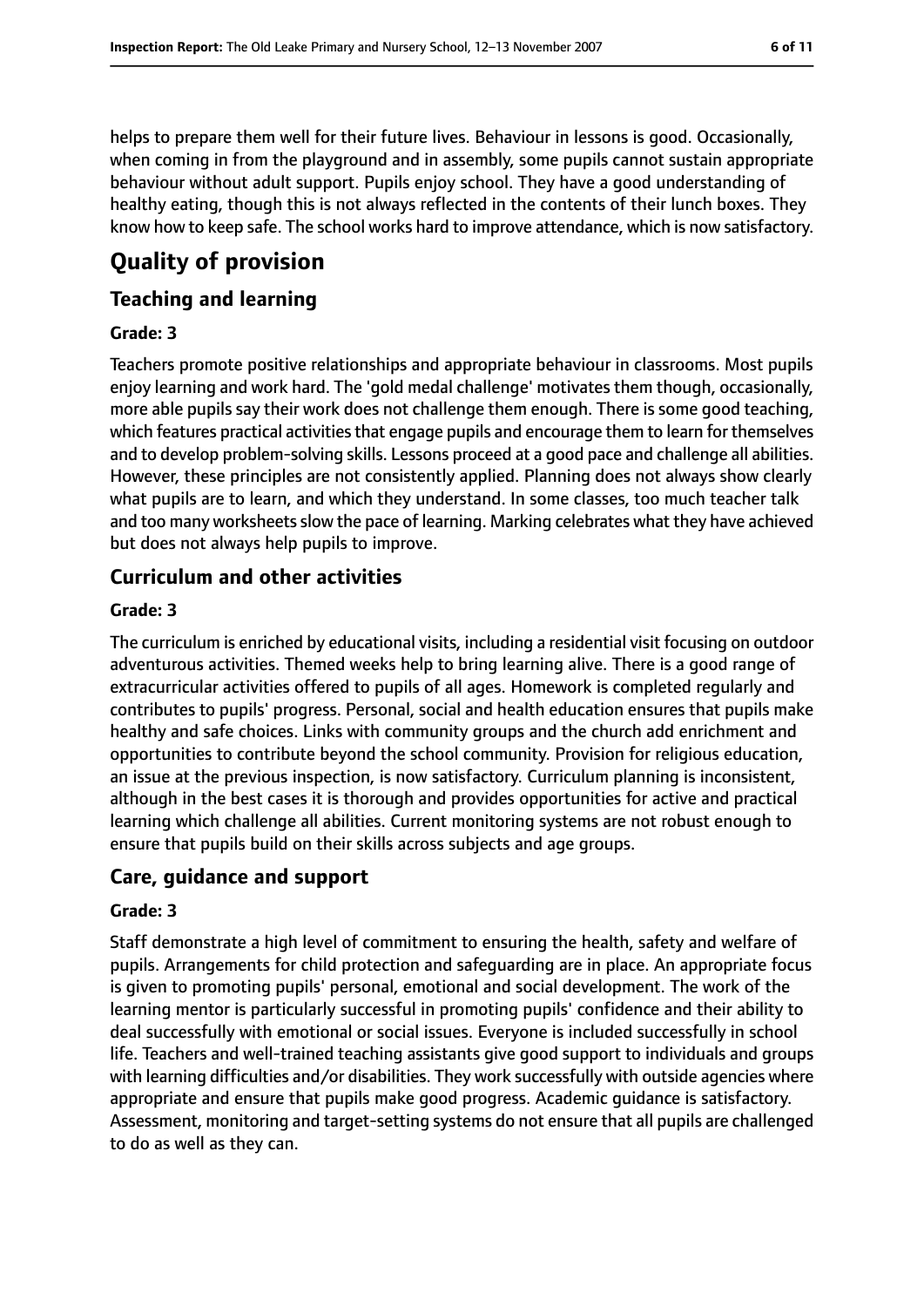## **Leadership and management**

#### **Grade: 3**

The assistant headteachers and other senior leaders worked hard through the period of staffing turbulence to ensure that the school has continued to run smoothly on a day to day basis. Some have continued to bring about improvements within their specific areas of responsibility. The systems for monitoring and evaluating the work of the school are satisfactory. However, they are not systematic enough or known well enough by all leaders to ensure improvements proceed at a good pace, particularly in the absence of a clear strategic vision or direction. The new headteacher has quickly and accurately identified key areas for improvement. The governing body is supportive and members are regular visitors to school. They have a satisfactory knowledge of how well the school is doing and its priorities for development.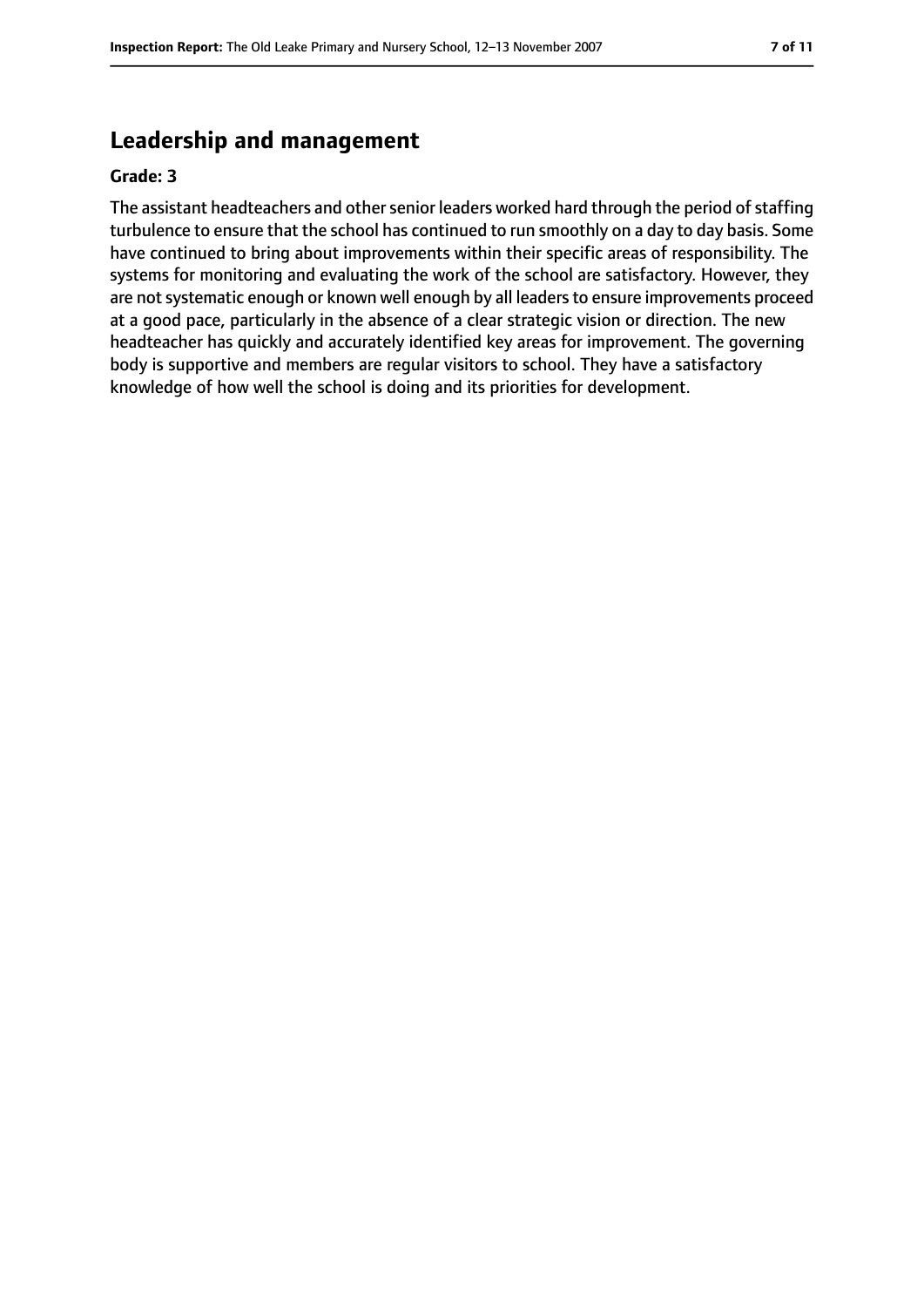**Any complaints about the inspection or the report should be made following the procedures set out in the guidance 'Complaints about school inspection', which is available from Ofsted's website: www.ofsted.gov.uk.**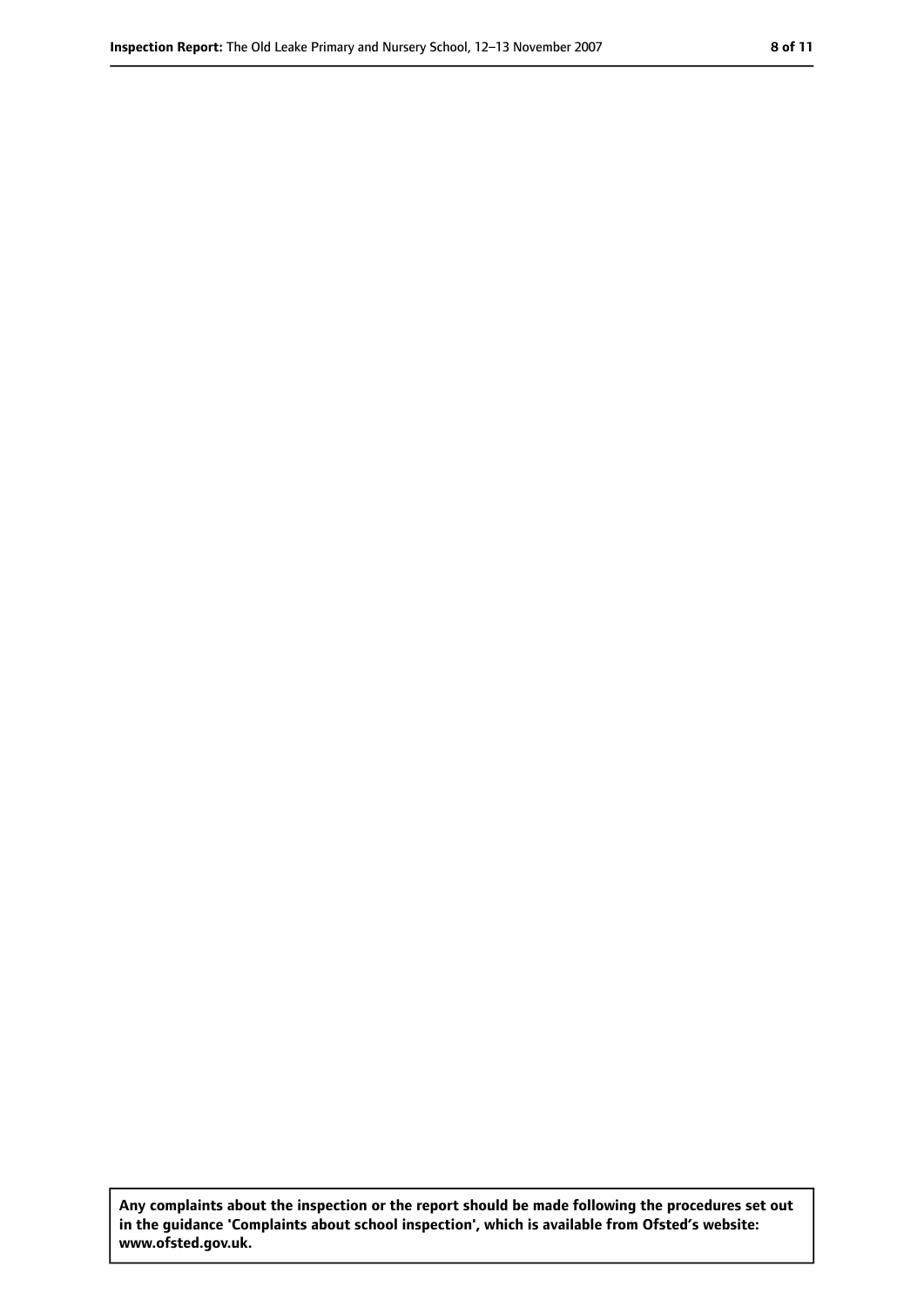# **Inspection judgements**

| $^{\backprime}$ Key to judgements: grade 1 is outstanding, grade 2 good, grade 3 satisfactory, and | <b>School</b>  |
|----------------------------------------------------------------------------------------------------|----------------|
| arade 4 inadeguate                                                                                 | <b>Overall</b> |

## **Overall effectiveness**

| How effective, efficient and inclusive is the provision of education, integrated<br>care and any extended services in meeting the needs of learners? |     |
|------------------------------------------------------------------------------------------------------------------------------------------------------|-----|
| Effective steps have been taken to promote improvement since the last<br>inspection                                                                  | Yes |
| How well does the school work in partnership with others to promote learners'<br>well-being?                                                         |     |
| The effectiveness of the Foundation Stage                                                                                                            |     |
| The capacity to make any necessary improvements                                                                                                      |     |

### **Achievement and standards**

| How well do learners achieve?                                                                               |  |
|-------------------------------------------------------------------------------------------------------------|--|
| The standards <sup>1</sup> reached by learners                                                              |  |
| How well learners make progress, taking account of any significant variations between<br>groups of learners |  |
| How well learners with learning difficulties and disabilities make progress                                 |  |

## **Personal development and well-being**

| How good is the overall personal development and well-being of the<br>learners?                                  |  |
|------------------------------------------------------------------------------------------------------------------|--|
| The extent of learners' spiritual, moral, social and cultural development                                        |  |
| The extent to which learners adopt healthy lifestyles                                                            |  |
| The extent to which learners adopt safe practices                                                                |  |
| How well learners enjoy their education                                                                          |  |
| The attendance of learners                                                                                       |  |
| The behaviour of learners                                                                                        |  |
| The extent to which learners make a positive contribution to the community                                       |  |
| How well learners develop workplace and other skills that will contribute to<br>their future economic well-being |  |

### **The quality of provision**

| How effective are teaching and learning in meeting the full range of the<br>learners' needs?          |  |
|-------------------------------------------------------------------------------------------------------|--|
| How well do the curriculum and other activities meet the range of needs<br>and interests of learners? |  |
| How well are learners cared for, guided and supported?                                                |  |

#### **Annex A**

 $^1$  Grade 1 - Exceptionally and consistently high; Grade 2 - Generally above average with none significantly below average; Grade 3 - Broadly average to below average; Grade 4 - Exceptionally low.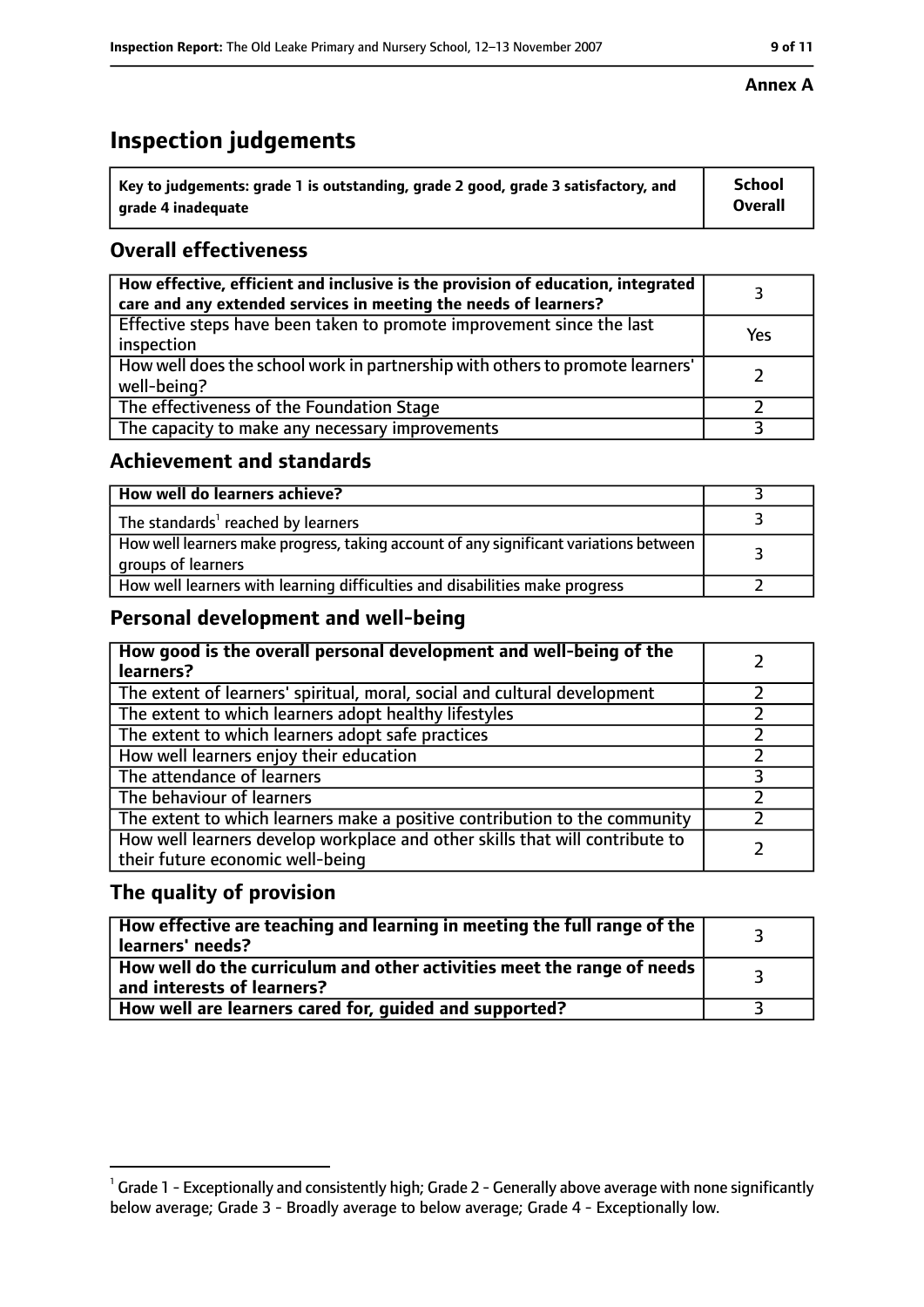#### **Annex A**

# **Leadership and management**

| How effective are leadership and management in raising achievement<br>and supporting all learners?                                              |           |
|-------------------------------------------------------------------------------------------------------------------------------------------------|-----------|
| How effectively leaders and managers at all levels set clear direction leading<br>to improvement and promote high quality of care and education |           |
| How effectively leaders and managers use challenging targets to raise standards                                                                 | 3         |
| The effectiveness of the school's self-evaluation                                                                                               | 3         |
| How well equality of opportunity is promoted and discrimination tackled so<br>that all learners achieve as well as they can                     | 3         |
| How effectively and efficiently resources, including staff, are deployed to<br>achieve value for money                                          | 3         |
| The extent to which governors and other supervisory boards discharge their<br>responsibilities                                                  | 3         |
| Do procedures for safequarding learners meet current government<br>requirements?                                                                | Yes       |
| Does this school require special measures?                                                                                                      | <b>No</b> |
| Does this school require a notice to improve?                                                                                                   | No        |